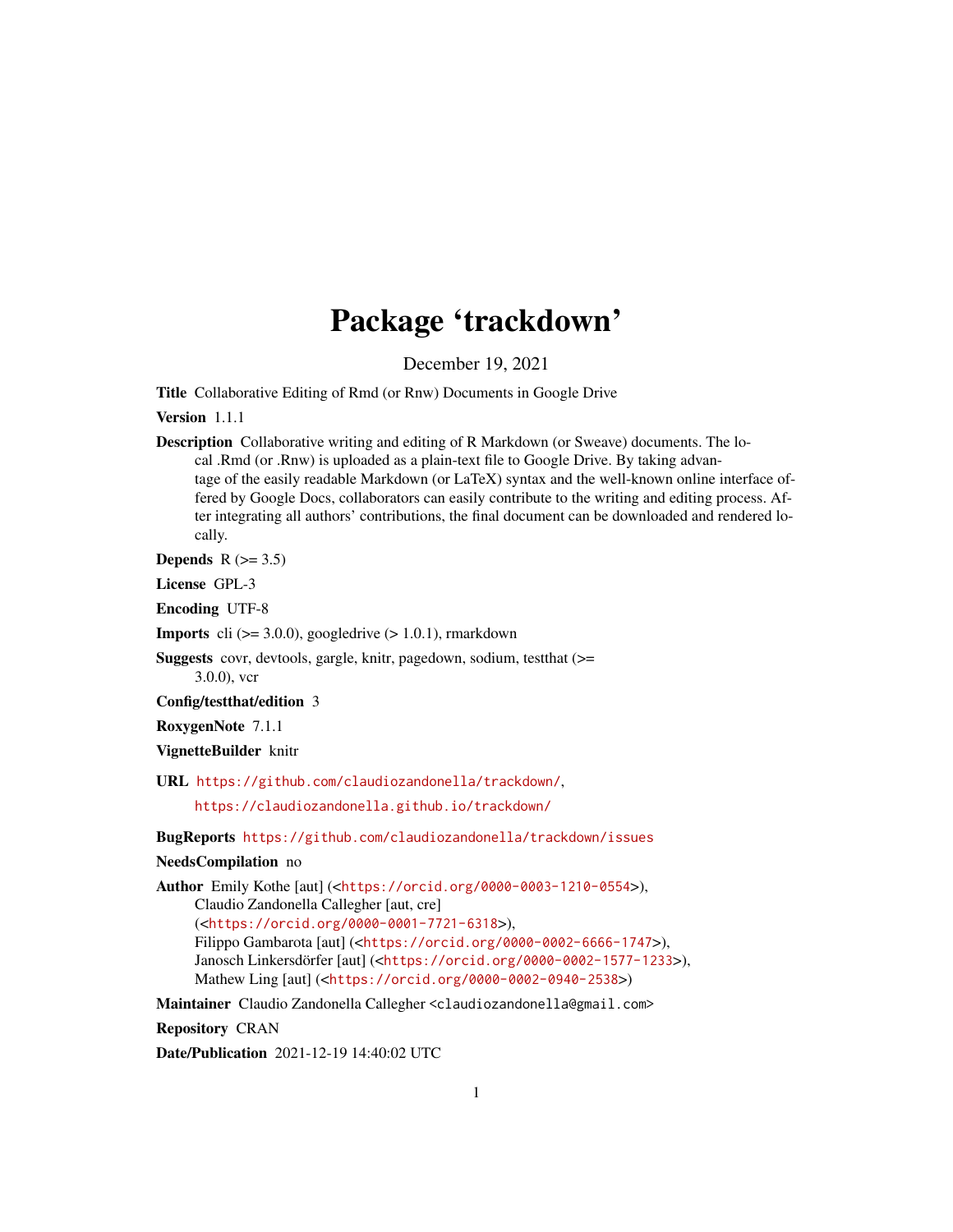### <span id="page-1-0"></span>R topics documented:

| upload file $\dots \dots \dots \dots \dots \dots \dots \dots \dots \dots \dots \dots \dots \dots \dots \dots$ |  |  |  |  |  |  |  |  |  |  |  |  |  |  |  |  |  |
|---------------------------------------------------------------------------------------------------------------|--|--|--|--|--|--|--|--|--|--|--|--|--|--|--|--|--|
|                                                                                                               |  |  |  |  |  |  |  |  |  |  |  |  |  |  |  |  |  |
|                                                                                                               |  |  |  |  |  |  |  |  |  |  |  |  |  |  |  |  |  |
|                                                                                                               |  |  |  |  |  |  |  |  |  |  |  |  |  |  |  |  |  |

<span id="page-1-1"></span>trackdown-package *trackdown - R package for improving collaborative writing*

#### Description

The trackdown package offers a simple solution for collaborative writing and editing of R Markdown (or Sweave) documents. Using trackdown, the local .Rmd (or .Rnw) file can be uploaded as a plain-text file to Google Drive. By taking advantage of the easily readable Markdown (or La-TeX) syntax and the well-known online interface offered by Google Docs, collaborators can easily contribute to the writing and editing process. After integrating all authors' contributions, the final document can be downloaded and rendered locally.

#### The trackdown Workflow

During the collaborative writing/editing of an .Rmd (or .Rnw) document, it is important to employ different workflows for computer code and narrative text:

- Code Collaborative code writing is done most efficiently by following a traditional Git-based workflow using an online repository (e.g., GitHub or GitLab).
- Narrative Text Collaborative writing of narrative text is done most efficiently using Google Docs which provides a familiar and simple online interface that allows multiple users to simultaneously write/edit the same document.

Thus, the workflow's main idea is simple: Upload the .Rmd (or .Rnw) document to Google Drive to collaboratively write/edit the narrative text in Google Docs; download the document locally to continue working on the code while harnessing the power of Git for version control and collaboration. This iterative process of uploading to and downloading from Google Drive continues until the desired results are obtained. The workflow can be summarized as:

*Collaborative* code *writing using* Git *& collaborative writing of* narrative text *using* Google Docs

#### Functions

trackdown offers different functions to manage the workflow:

- [upload\\_file](#page-5-1) uploads a file for the first time to Google Drive.
- [update\\_file](#page-4-1) updates the content of an existing file in Google Drive with the contents of a local file.
- [download\\_file](#page-3-1) downloads the edited version of a file from Google Drive and updates the local version.
- [render\\_file](#page-4-2) downloads a file from Google Drive and renders it locally.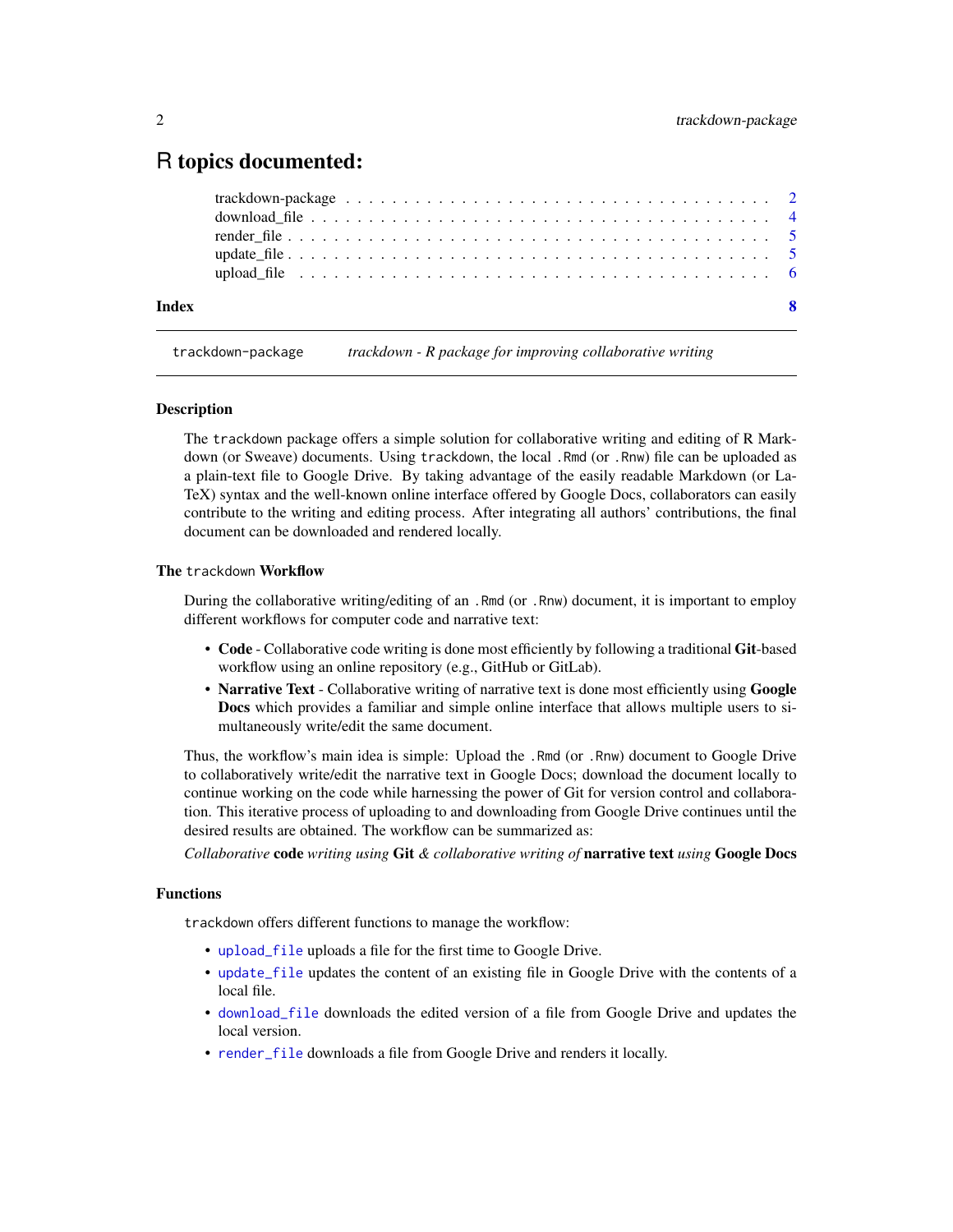#### Special Features

trackdown offers additional features to facilitate the collaborative writing and editing of documents in Google Docs. In particular, it is possible to:

- Hide Code: Code in the header of the document (YAML header or LaTeX preamble) and code chunks are removed from the document when uploading to Google Drive and are automatically restored during download. This prevents collaborators from inadvertently making changes to the code which might corrupt the file and allows them to focus on the narrative text.
- Upload Output: The actual output document (i.e., the rendered file) can be uploaded to Google Drive in conjunction with the .Rmd (or .Rnw) document. This helps collaborators to evaluate the overall layout including figures and tables and allows them to add comments to suggest and discuss changes.
- Use Google Drive shared drives: The documents can be uploaded on your personal Google Drive or on a shared drive to facilitate collaboration.

#### Advantages of Google Docs

Google Docs offers users a familiar, intuitive, and free web-based interface that allows multiple users to simultaneously write/edit the same document. In Google Docs it is possible to:

- track changes (incl. accepting/rejecting suggestions)
- add comments to suggest and discuss changes
- check spelling and grammar errors (potentially integrating third-party services like Grammarly)

Moreover, Google Docs allows anyone to contribute to the writing/editing of the document. No programming experience is required, users can just focus on writing/editing the narrative text.

Note that not all collaborators have to have a Google account (although this is recommended to utilize all Google Docs features). Only the person who manages the trackdown workflow needs to have a Google account to upload files to Google Drive. Other collaborators can be invited to contribute to the document using a shared link.

#### Documentation and Vignettes

All the documentation is available at <https://claudiozandonella.github.io/trackdown/>.

To know more about the trackdown, please reference:

- vignette("trackdown-features") for a detailed description of the function arguments and features.
- vignette("trackdown-workflow") for a workflow example and discussion of how to collaborate on narrative text and code.
- vignette("trackdown-tech-notes") for details regarding technical details like authentication and file management.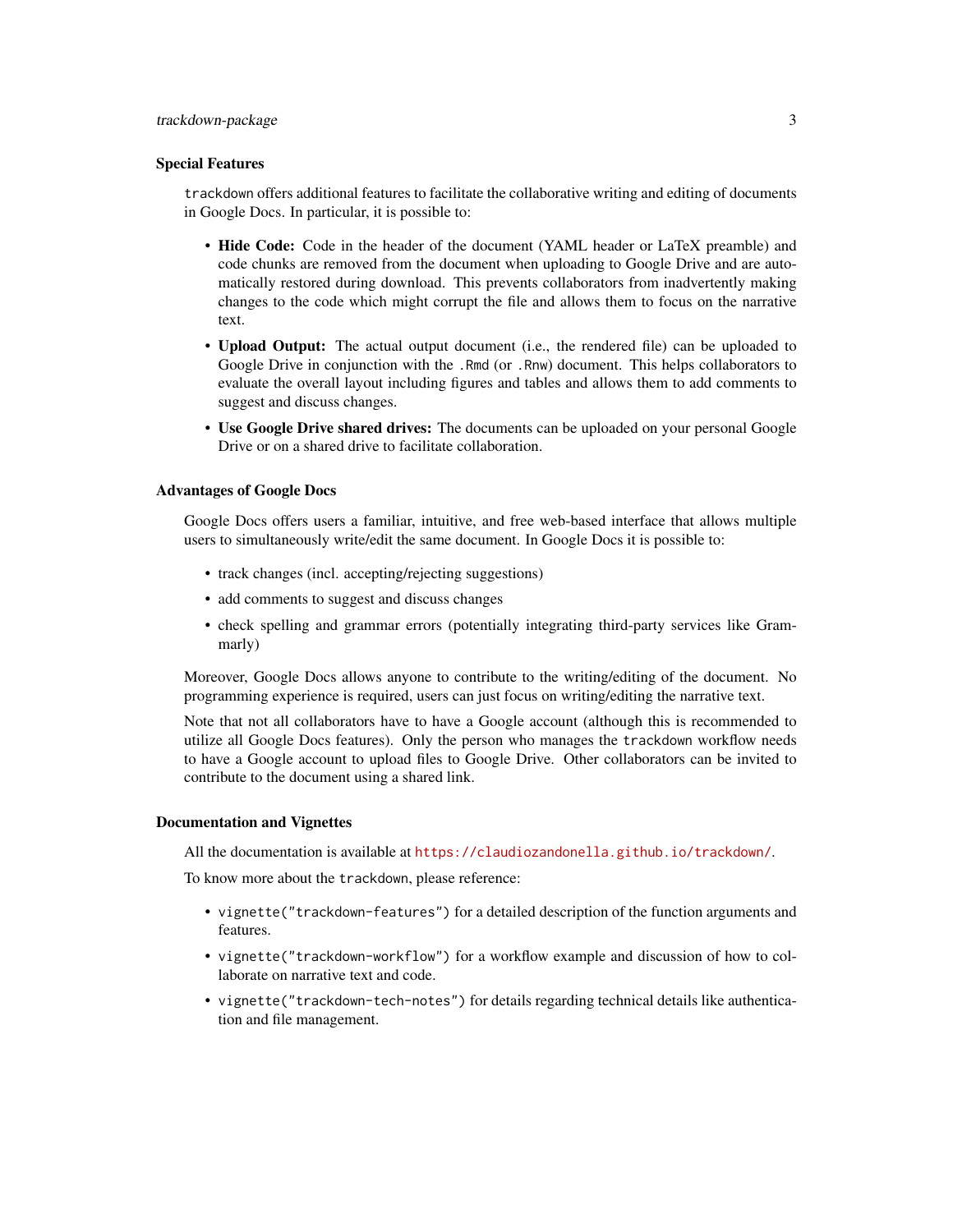<span id="page-3-1"></span><span id="page-3-0"></span>

#### Description

Download edited version of a file from Google Drive updating the local version with the new changes.

*Use with caution as local version of the file will be overwritten!*

To know more about trackdown workflow and features see [trackdown-package](#page-1-1) help page.

#### Usage

```
download_file(
  file,
  gfile = NULL,
  gpath = "trackdown",
  shared_drive = NULL,
  rm_gcomments = FALSE
)
```
#### Arguments

| file         | character. The path of a local '.Rmd' or '.Rnw' file.                                                                                                                                                                                                                                                   |
|--------------|---------------------------------------------------------------------------------------------------------------------------------------------------------------------------------------------------------------------------------------------------------------------------------------------------------|
| gfile        | character. The name of a Google Drive file (defaults to local file name).                                                                                                                                                                                                                               |
| gpath        | character. (Sub)directory in My Drive or a shared drive (optional). By default<br>files are uploaded in the folder "trackdown". To specify another folder the full<br>path is required (e.g., "trackdown/my_folder"). Use NULL to upload directly at<br>the root level, although it is not recommended. |
| shared_drive | character. The name of a Google Drive shared drive (optional).                                                                                                                                                                                                                                          |
| rm_gcomments | [experimental] logical value indicating whether or not to remove Google com-<br>ments.                                                                                                                                                                                                                  |

#### Value

'TRUE' if file from Google Drive was saved, 'FALSE' otherwise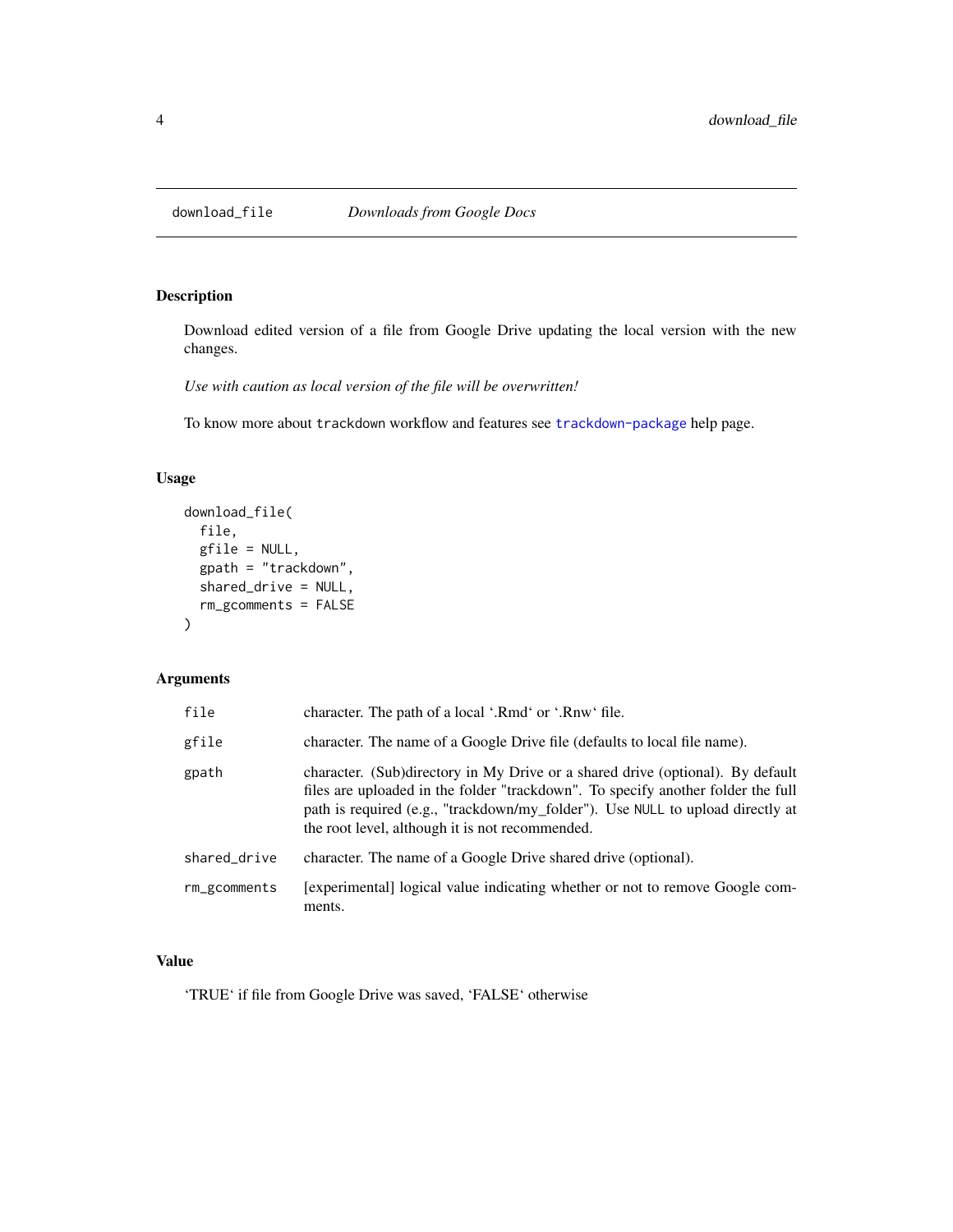<span id="page-4-2"></span><span id="page-4-0"></span>

#### Description

Render file from Google Drive if there have been edits

To know more about trackdown workflow and features see [trackdown-package](#page-1-1) help page.

#### Usage

```
render_file(
  file,
  gfile = basename(file),
 gpath = "trackdown",
 shared_drive = NULL
)
```
#### Arguments

| file         | character. The path of a local '.Rmd' or '.Rnw' file.                                                                                                                                                                                                                                                   |
|--------------|---------------------------------------------------------------------------------------------------------------------------------------------------------------------------------------------------------------------------------------------------------------------------------------------------------|
| gfile        | character. The name of a Google Drive file (defaults to local file name).                                                                                                                                                                                                                               |
| gpath        | character. (Sub)directory in My Drive or a shared drive (optional). By default<br>files are uploaded in the folder "trackdown". To specify another folder the full<br>path is required (e.g., "trackdown/my_folder"). Use NULL to upload directly at<br>the root level, although it is not recommended. |
| shared_drive | character. The name of a Google Drive shared drive (optional).                                                                                                                                                                                                                                          |

#### Value

'TRUE' if file from Google Drive was saved and rendered, 'FALSE' otherwise

<span id="page-4-1"></span>

| update_file | Updates file in Google Drive |
|-------------|------------------------------|
|-------------|------------------------------|

#### Description

Replaces the content of an existing file in Google Drive with the contents of a local file. It is also possible to update (or upload if not already present) the output (pdf or html) of the file specifying the path\_output argument. In case of html files, if pagedown package and Chrome are available, users can decide to upload a pdf version of the html file.

*Use with caution as tracked changes in the Google Drive file will be lost!*

To know more about trackdown workflow and features see [trackdown-package](#page-1-1) help page.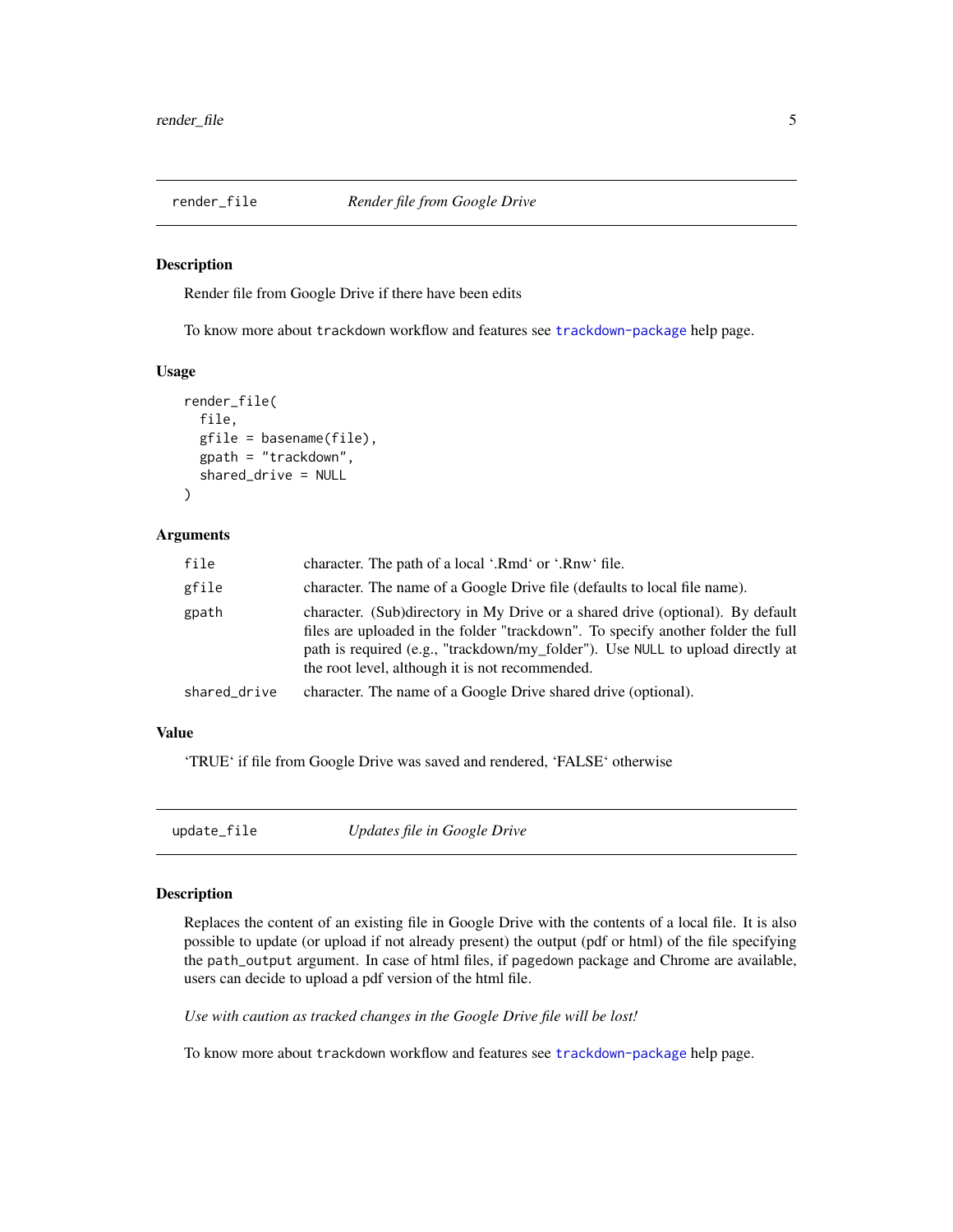#### Usage

```
update_file(
  file,
  gfile = NULL,
  gpath = "trackdown",
  shared_drive = NULL,
  hide_code = FALSE,
  path_output = NULL
)
```
#### Arguments

| file         | character. The path of a local '.Rmd' or '.Rnw' file.                                                                                                                                                                                                                                                   |
|--------------|---------------------------------------------------------------------------------------------------------------------------------------------------------------------------------------------------------------------------------------------------------------------------------------------------------|
| gfile        | character. The name of a Google Drive file (defaults to local file name).                                                                                                                                                                                                                               |
| gpath        | character. (Sub)directory in My Drive or a shared drive (optional). By default<br>files are uploaded in the folder "trackdown". To specify another folder the full<br>path is required (e.g., "trackdown/my_folder"). Use NULL to upload directly at<br>the root level, although it is not recommended. |
| shared_drive | character. The name of a Google Drive shared drive (optional).                                                                                                                                                                                                                                          |
| hide_code    | logical value indicating whether to remove code from the text document (chunks)<br>and header). Placeholders of type "[[chunk- <name>]]" are displayed instead.</name>                                                                                                                                  |
| path_output  | default NULL, specify the path to the output to upload together with the other file.<br>PDF are directly uploaded, HTML can be first converted into PDF if package<br>pagedown and Chrome are available.                                                                                                |

#### Value

a dribble of the uploaded file (and output if specified)

<span id="page-5-1"></span>upload\_file *Upload file to Google Drive for collaborative writing and editing*

#### Description

Uploads a local file to Google Drive as a plain text document. Will only upload the file if it doesn't already exist in the chosen location. By default files are uploaded in the folder "trackdown", if is not available on Google Drive, permission to create it is required to the user. To update an already existing file see [update\\_file](#page-4-1). It is also possible to upload the output (pdf or html) of the file specifying the path\_output argument. In case of html files, if pagedown package and Chrome are available, users can decide to upload a pdf version of the html file.

To know more about trackdown workflow and features see [trackdown-package](#page-1-1) help page.

<span id="page-5-0"></span>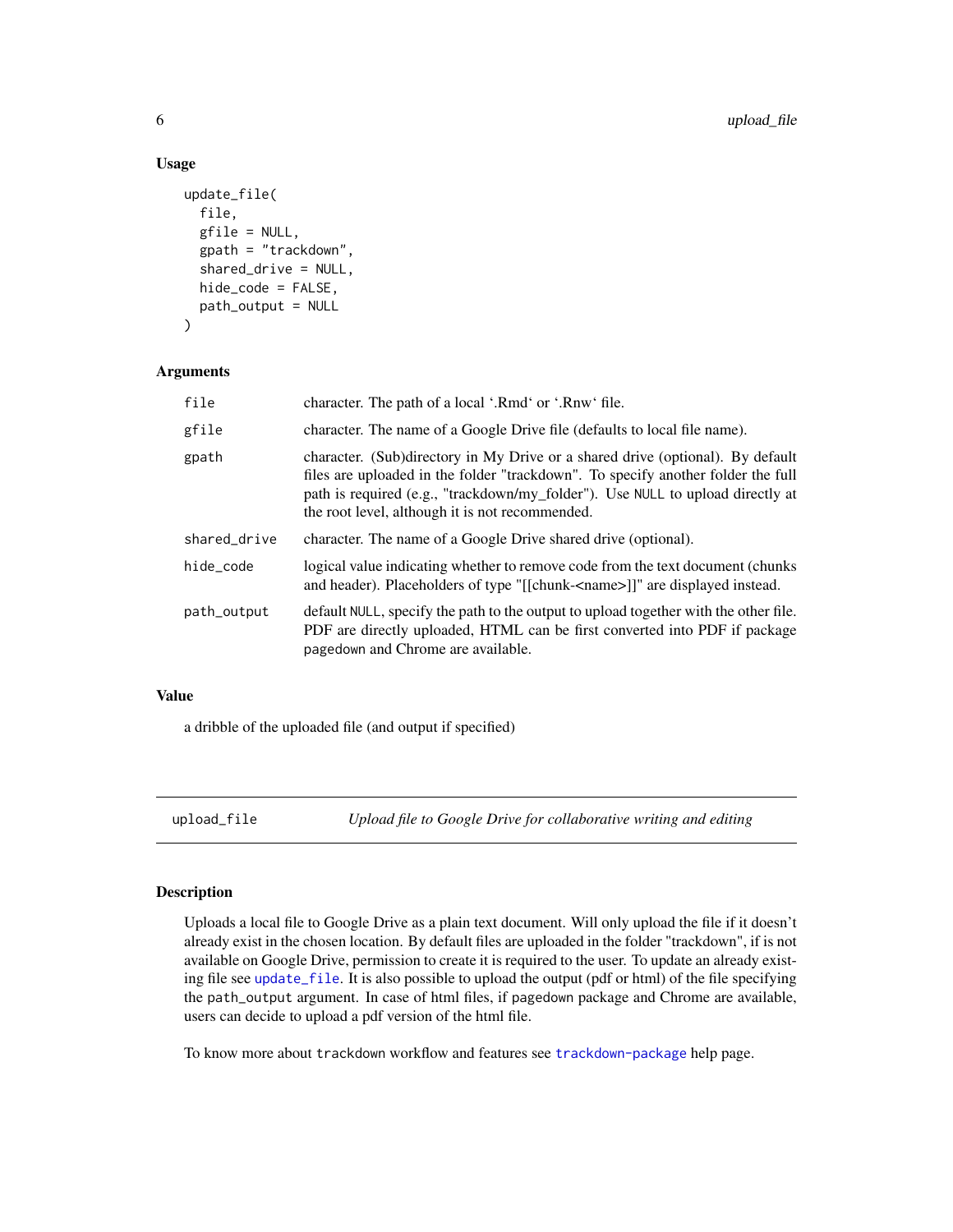upload\_file 7

#### Usage

```
upload_file(
  file,
  gfile = NULL,
  gpath = "trackdown",
  shared_drive = NULL,
  hide_code = FALSE,
  path_output = NULL
)
```
#### Arguments

| file         | character. The path of a local '.Rmd' or '.Rnw' file.                                                                                                                                                                                                                                                   |
|--------------|---------------------------------------------------------------------------------------------------------------------------------------------------------------------------------------------------------------------------------------------------------------------------------------------------------|
| gfile        | character. The name of a Google Drive file (defaults to local file name).                                                                                                                                                                                                                               |
| gpath        | character. (Sub)directory in My Drive or a shared drive (optional). By default<br>files are uploaded in the folder "trackdown". To specify another folder the full<br>path is required (e.g., "trackdown/my_folder"). Use NULL to upload directly at<br>the root level, although it is not recommended. |
| shared_drive | character. The name of a Google Drive shared drive (optional).                                                                                                                                                                                                                                          |
| hide_code    | logical value indicating whether to remove code from the text document (chunks)<br>and header). Placeholders of type "[[chunk- <name>]]" are displayed instead.</name>                                                                                                                                  |
| path_output  | default NULL, specify the path to the output to upload together with the other file.<br>PDF are directly uploaded, HTML can be first converted into PDF if package<br>pagedown and Chrome are available.                                                                                                |

#### Value

a dribble of the uploaded file (and output if specified)